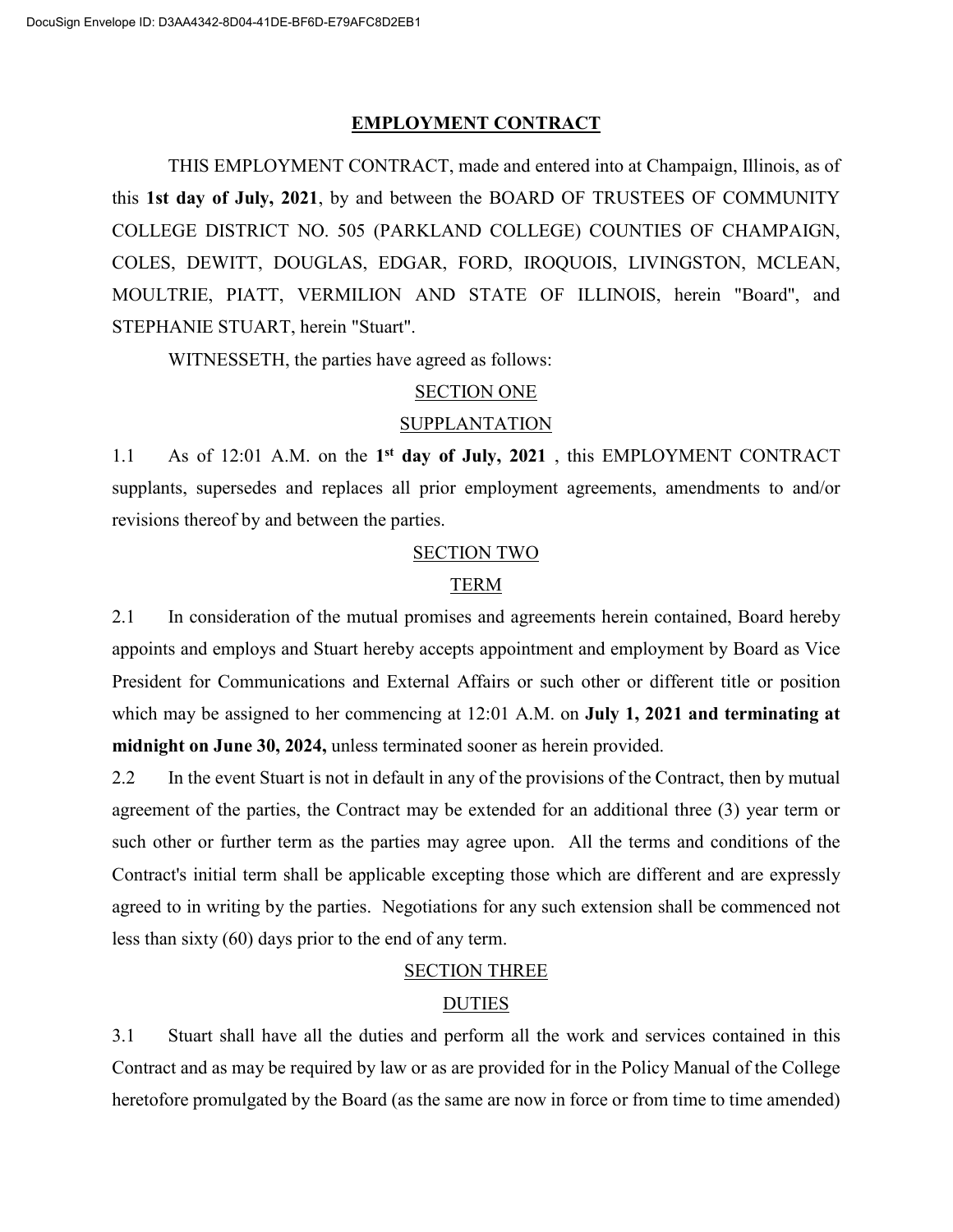in the job description of the position of Vice President for Communications and External Affairs of the College; copies of which have heretofore been furnished to Stuart and Stuart will also perform such other additional duties as may be assigned to her from time to time by the President of this College and/or by the Board. Such duties shall be of a nature consistent with the duties of the Vice President for Communications & External Affairs of a community college or similar organization.

3.2 This Contract shall be classified as an "administrative contract" in accordance with the Parkland College Board of Trustees Policy Manual (as the same is now in force or from time to time amended) and is subject to all provisions of the Policy Manual of the Board as to where specifically limited or abrogated by the provisions of this agreement. In addition, all applicable laws of the State of Illinois shall also be considered a part of this Contract and embodied herein.

3.3 Stuart's duties shall also include, but not be limited to the implementation of the policies, rules and regulations adopted by the Board and the discharge of all duties and responsibilities prescribed by and/or established by the President or by the Board from time to time.

3.4 The Board will provide Stuart with suitable office space, internet service (with a dedicated line), equipment and such administrative, educational and clerical, faculty and staff

as available funds allow and as may be required to develop and maintain a high standard of academic services for the College. Stuart will make such recommendations to the President concerning programs, personnel appointments, expenditures and faculty, staff and student regulations which, in her best professional judgment, are necessary or desirable for the maintenance of the College academic services. Stuart will provide the President and/or Board with such additional information as the President and/or Board may reasonably request from time to time.

3.5 Stuart shall, as long as this Contract or any extension thereof is in full force and effect, be entitled to use and go under the name of "Vice President for Communications and External Affairs" or any acceptable derivative thereof or such other or different title or position which may be assigned to her.

3.6 Stuart shall not, without the written consent or authorization of the Board, execute any contract whatsoever which affects the College or Board, in writing or oral, in her own name, as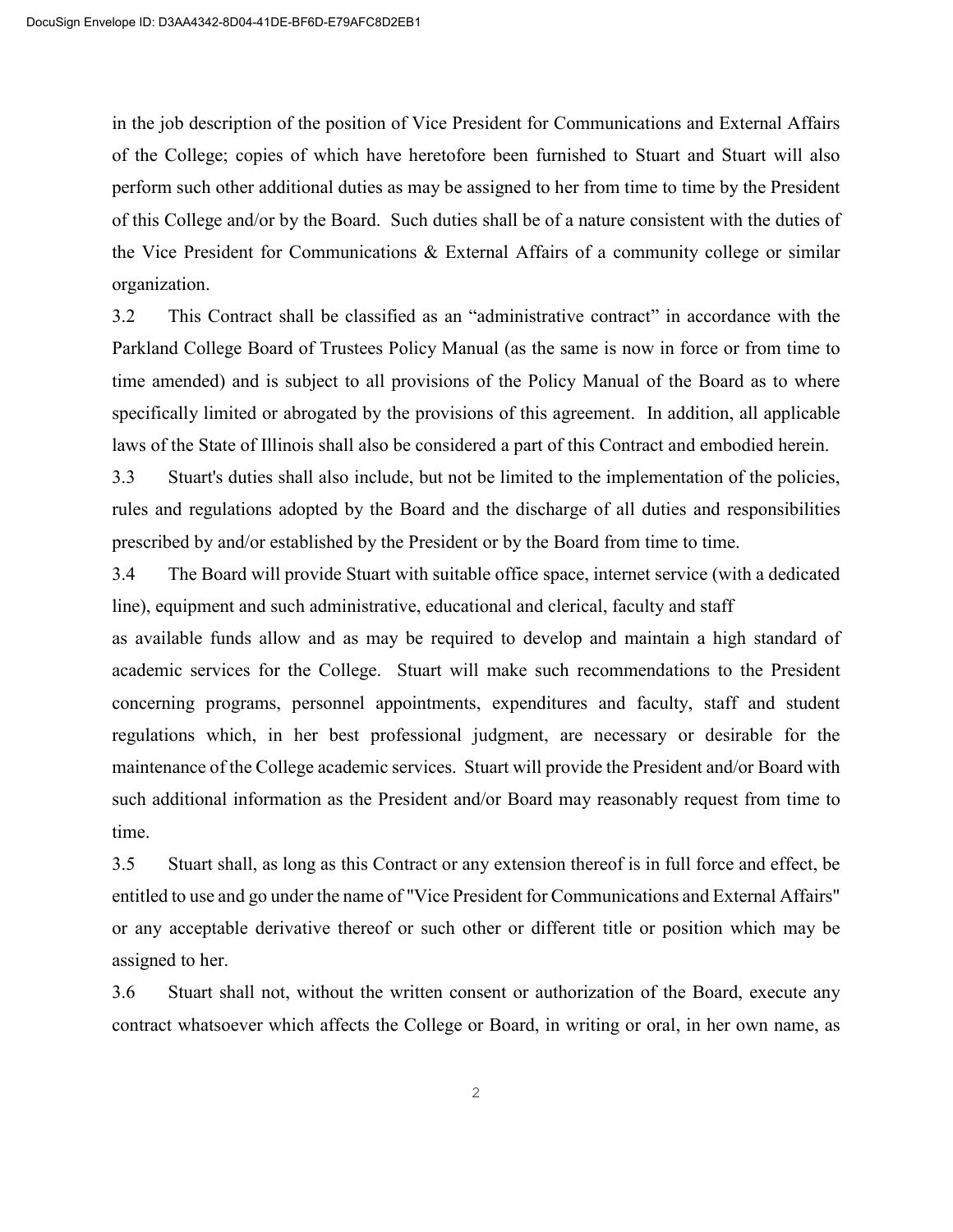Vice President for Communications and External Affairs, or in the name of the Board of Trustees of Parkland College.

3.7 During the term of this Contract, Stuart shall give reasonable written notice to the President if she is to be absent from her duties for an extended period of time.

## SECTION FOUR

## COMPENSATION AND FISCAL CONSIDERATIONS

4.1 The Board shall pay Stuart as follows:

(a) Beginning July 1, 2021, the Board shall pay Stuart a base gross annual salary in the amount of \$133,957.81 plus the FY 2022 increase provided to administrators.

(b) Each year subsequent thereto, the Board will review Stuart's compensation and make adjustments it deems appropriate.

(c) Except as may otherwise be provided, all salaries and/or allowances payable hereunder shall be paid in equal monthly installments of 1/12 the total thereof, or as otherwise provided herein or as provided in the documents controlling that aspect of compensation, commencing on the first regular pay day period of the College during the term of this Contract.

(d) Board shall have the right to deduct from the compensation payable to Stuart under the provisions hereof, all federal, state and local taxes, and charges as may now be in effect or which may be hereafter enacted as charges on the compensation of Stuart. Stuart may, in writing, authorize other, further or different payroll deductions. It is agreed by the parties that the payment of any and all income taxes shall be the sole and exclusive responsibility and liability of Stuart.

(e) The Board shall make available to Stuart all other employee benefits that all other Administrators at Parkland College are provided. Such benefits will include, but are not limited to, health insurance, dental insurance and similar benefits.

(f) Employee shall only be eligible for reimbursement of expenses for meals and entertainment or travel outside of the State of Illinois, so long as appropriate receipts or vouchers are provided.

(g) The Board will pay or reimburse Stuart for such reasonable amounts that she pays to SURS as and for her retirement. Such payment or reimbursement shall be made on a monthly basis, unless the parties mutually agree otherwise.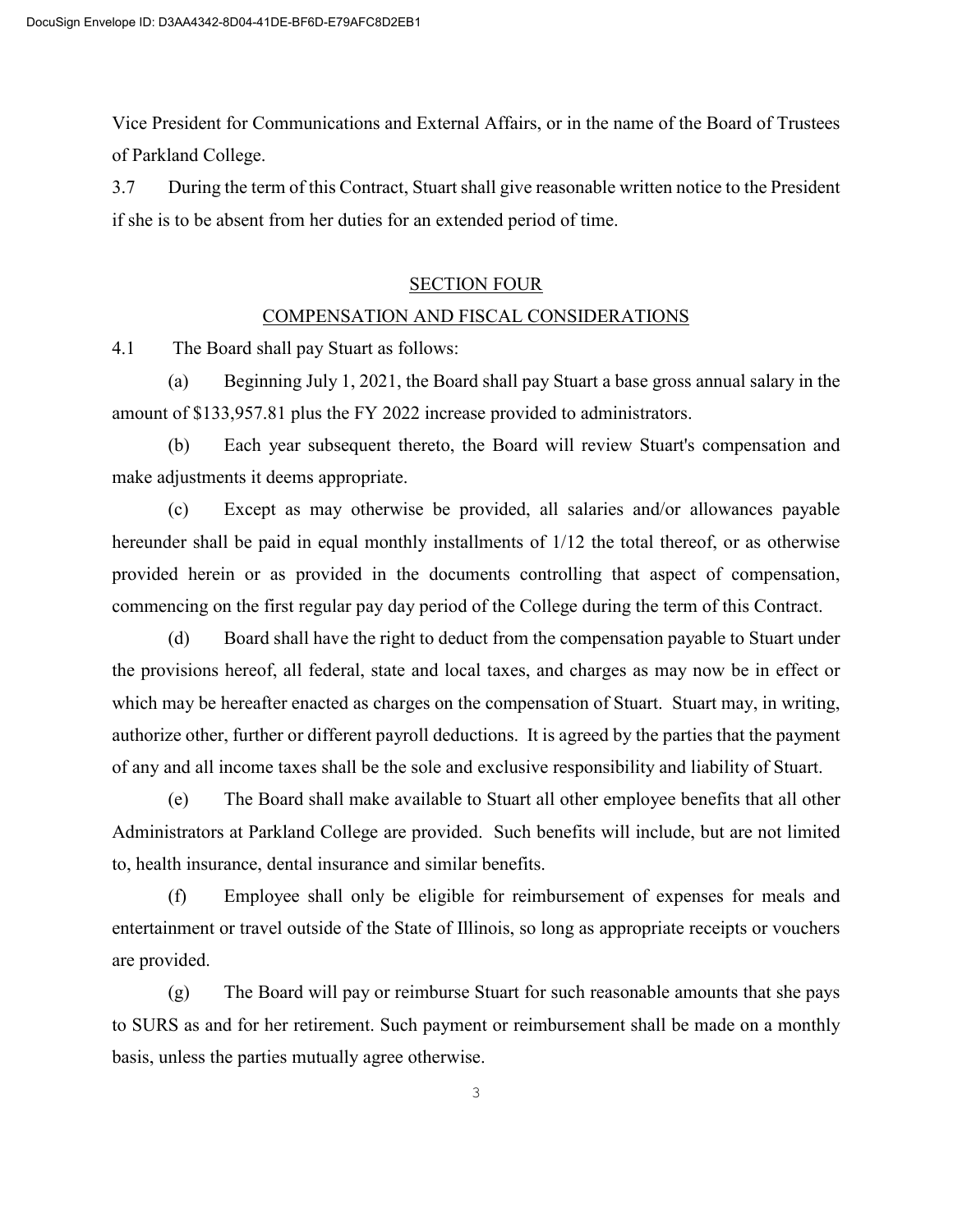(h) Stuart shall be entitled to vacation and such leave and similar provisions which are applicable to all Vice Presidents at Parkland College.

# SECTION FIVE

# EVALUATION

5.1 The President will meet with Stuart no less than annually to review her accomplishments of the prior year. The priorities for leadership that were mutually agreed upon at the commencement of the year will serve as a frame of reference for such evaluation.

# SECTION SIX

# CONTINUING TENURE

6.1 Stuart shall not be deemed to be granted continuing tenure, or similar status, in her capacity as Vice President for Communications and External Affairs of the College.

# SECTION SEVEN

# TERMINATION

7.1 This Contract shall be terminable, other than by expiration of its term, as follows:

- (a) Mutual written consent of the parties;
- (b) Death of Stuart;

(c) Incapacity of Stuart for a period of one year; provided, however, that any action taken under this provision shall not adversely affect her right to benefits under any College longterm disability insurance plan;

- (d) Conviction of a felony;
- (e) Loss of legal qualifications;
- (f) By either party on one hundred fifty  $(150)$  days' advance written notice to the other.

If the Board terminates this Contract under this provision, the Board reserves the right to pay Stuart in lieu of notice and relieve her of her responsibilities immediately.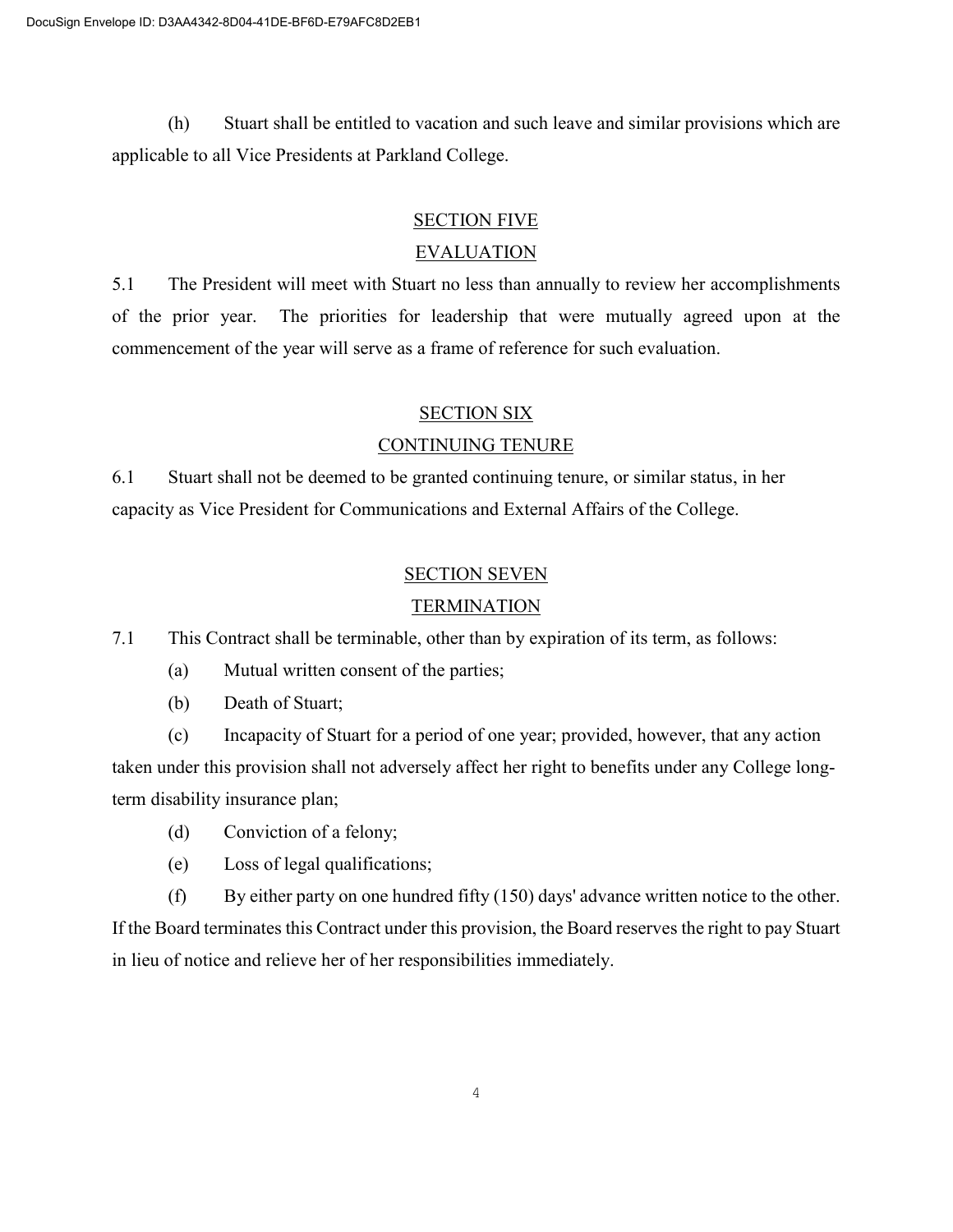#### SECTION EIGHT

#### ASSIGNMENT OF AGREEMENT AND AMENDMENTS

8.1 This Contract is for the personal services of Stuart and may not be assigned, in whole or in part, by either party without the prior written approval of the other party. This Contract contains all of the terms and conditions agreed upon by the parties with respect to the subject matter of this Contract, and supersedes all prior agreements, arrangements and communications between the parties concerning such subject matter, whether oral or written. No amendment to this Contract is effective unless it is set forth in writing, signed by both parties, and attached hereto.

#### SECTION NINE

## **NOTICES**

9.1 All notices required or permitted to be sent hereunder are to be in writing, and shall be considered provided when delivered in person or when the same shall be deposited in the United States Mail and sent by registered or certified mail, with return receipt requested, and proper postage affixed thereto, as follows:

1. Notices to the Board:

Secretary Board of Trustees of Community College District No. 505 (Parkland College) Room A-121 2400 West Bradley Avenue Champaign, IL 61821-1899

2. Notices to Stuart:

Stephanie Stuart Vice President for Communications and External Affairs Parkland College Room U332 2400 West Bradley Champaign, IL 61821-1899

and also:

Stephanie Stuart 1302 Kimela Drive Mahomet, IL 61853